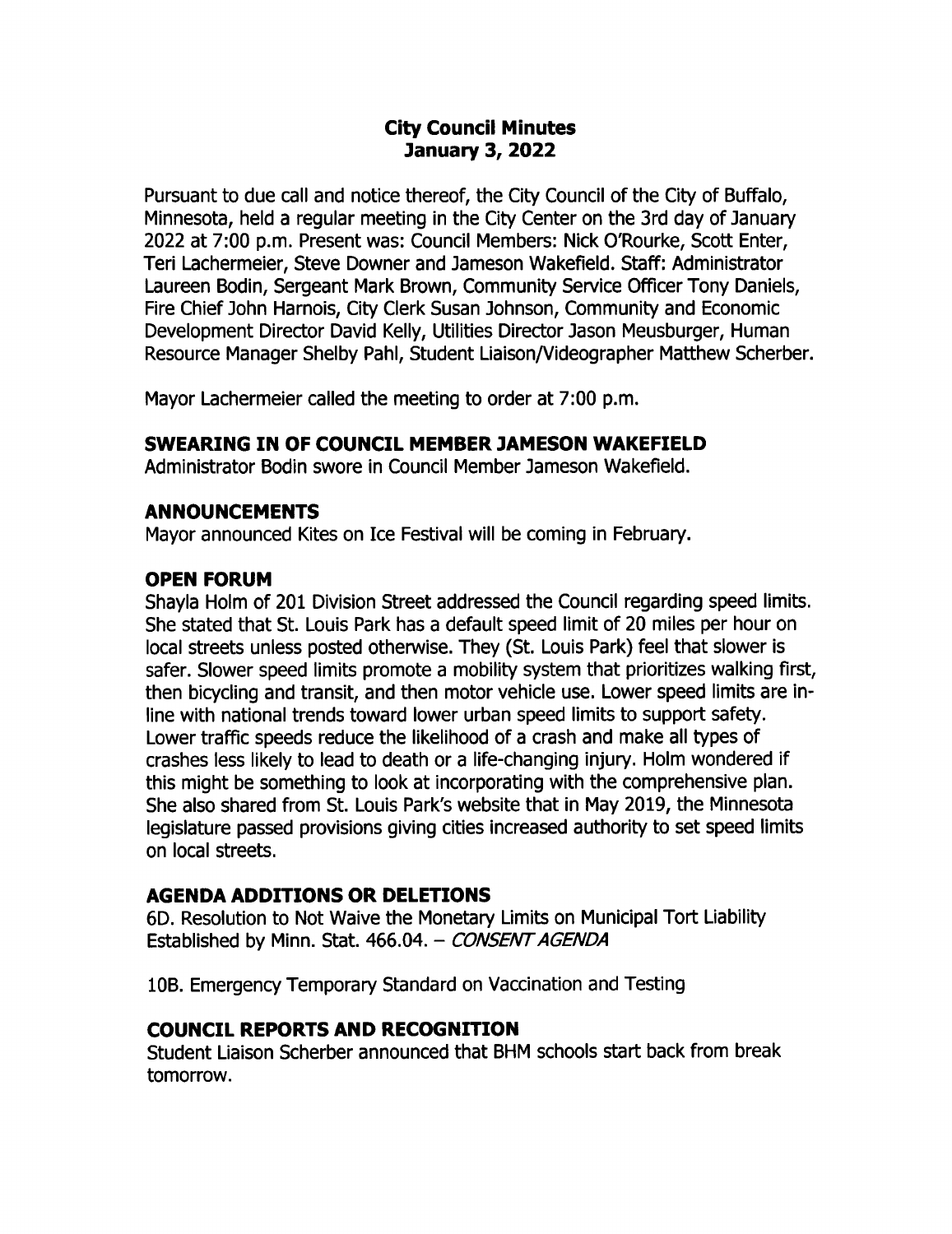Council Member powner reported that he and Utilities Director Meusburger attended the MMPA monthly board meeting on December 21 in Chaska. He wanted to pass on some information. About 70% of cities expenses for electric utility is purchase costs. We purchase power from MMPA so it's an important thing to keep an eye on. There 12 city members. The group discussed COVIDI9 and inflation, which is projected to be 7% from 2021 to 2022. They have been having a series of long-term discussions on energy planning, specifically energy storage. They discussed Xcel Energy's request for a 21% electric rate increase over the next three years. The state regulators have granted them <sup>a</sup> 6. 4% for 2022 for residential customers and 9.4% for all other customers. MMPA's rates for its members for 2022 are 3% lower than 2021 but are 3. 1% higher than budgeted for 2021. He mentioned the Clean Energy Choice program the City offers where 100% green energy can be purchased.

MMPA will soon be buying the full output from the Walleye Wind Project 110 mg project in Rock County. The agency has no staff, it contracts with a private consulting firm out of Minneapolis for management and expertise. He said the meetings are very informative.

### CONSENT AGENDA

- A. Approval of December 20 & 27 Minutes
- B. Approval of Claims and Payrolls

#### Council Meeting  $\sim 01/03/2022$

| <b>Payroll Dates</b>    |    |                    |   | <b>Paid Date</b>                      |              |                                             |
|-------------------------|----|--------------------|---|---------------------------------------|--------------|---------------------------------------------|
| 12/12/2021 - 12/25/2021 |    |                    |   | 12/30/2021                            | $Payroll =$  | \$329,286.90                                |
|                         |    |                    |   | Payroll Withholding ~ Incl in Payroll |              |                                             |
| A/P Check Runs *        |    | <b>EFT/DRAFT *</b> |   | Checks $ v $                          | Total        | <b>Check Numbers <math>\lfloor</math>-1</b> |
| 12/28/2021              | S  | 282,833.15         | S | $729,968.40$ s                        | 1,012,801.55 | 125906-126011                               |
| 12/30/2021              | \$ | 116,626.10         |   | $3,049.67$ s                          | 119,675.77   | 125898-125905                               |
| 12/29/2021              |    |                    |   | $10,231.34$ \$                        | 10,231.34    | 126015                                      |
|                         |    |                    |   |                                       |              |                                             |
|                         |    |                    |   | <b>Grand Total</b>                    | 1.142.708.66 |                                             |

C. Call for Hearing on Past Due Accounts on January 18, 2022

Public Hearing on Past Due Accounts, January 18, 2022

| Property ID    | <b>Address</b>   | Amount*  | <b>Description</b> |
|----------------|------------------|----------|--------------------|
| 103-500-194408 | 912 3rd Ave NE A | \$69.84  | Utilities          |
| 103-026-006050 | 301 Central Ave  | \$125.80 | Utilities          |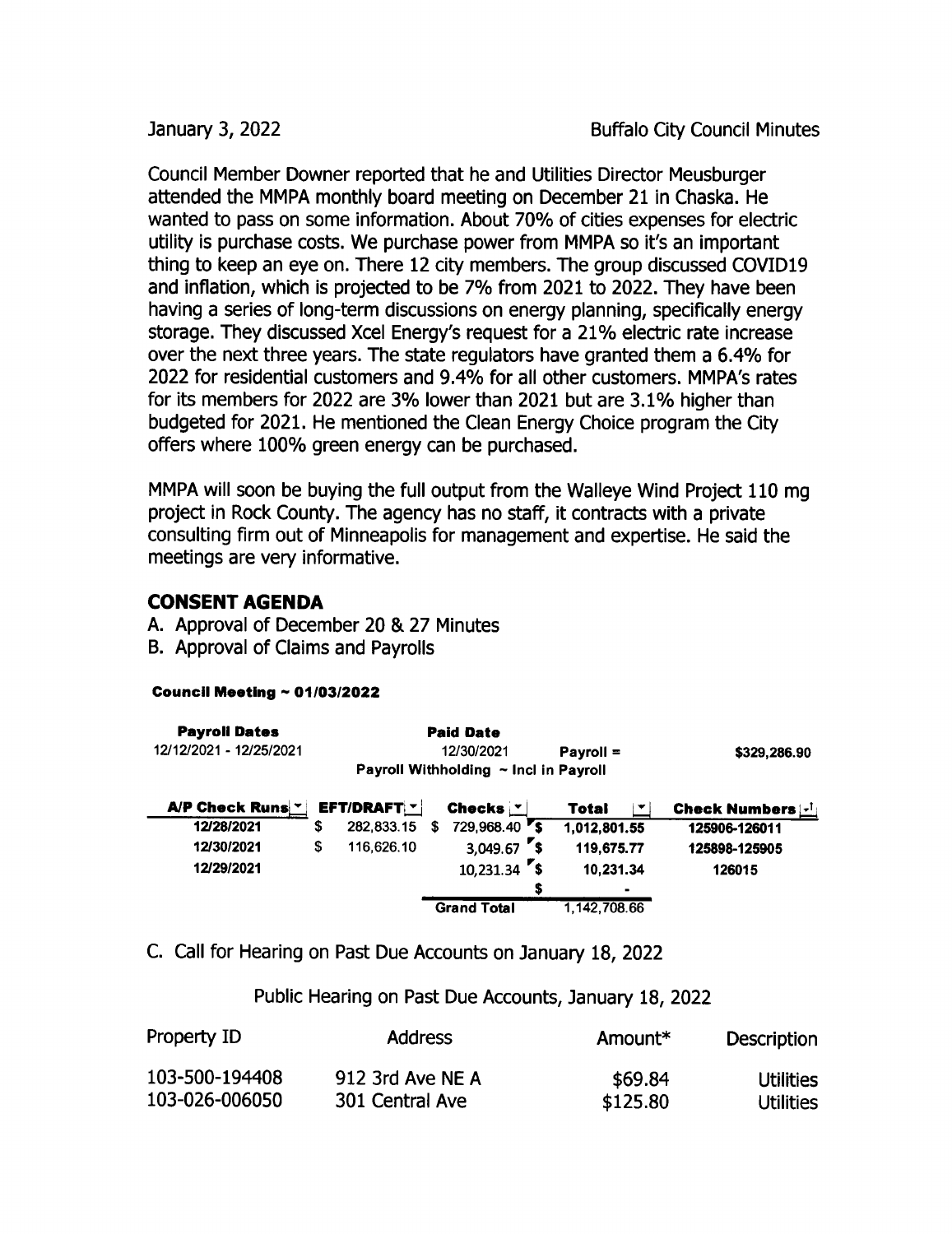Buffalo City Council Minutes **Internal Accord 2012** January 3, 2021

| 103-192-001340 | 1002 Ivy Ridge Ln    | \$435.85 | <b>Utilities</b>          |
|----------------|----------------------|----------|---------------------------|
| 103-031-003070 | 503 8th Street NE #B | \$590.09 | <b>Utilities</b>          |
| 103-165-001120 | 523 Creekside Dr     | \$720.58 | <b>Utilities</b>          |
| 103-163-002010 | 1800 11th Street NE  | \$94.90  | <b>Utilities</b>          |
| 103-097-004030 | 210 17th Street S    | \$274.89 | <b>Utilities</b>          |
| 103-500-203325 | 914 6th Avenue NE    | \$337.10 | <b>Utilities</b>          |
| 103-500-322201 | 802 Bradshaw Ave NE  |          | \$440.00 Admin. Penalties |

Amount plus interest at 6%. A \$40 filing fee has been included in the above amounts in the event they are not paid in full by November 30, 2022.

D. Resolution 2022-1 Resolution to Not Waive the Monetary Limits on Municipal Tort Liability Established by Minn. Stat. 466. 04

Upon motion by Council Member Enter, motion seconded by Council Member Downer to approve of the consent agenda.

| <b>VOTE</b>          | Wakefield | Downer | Enter | Lachermeier | O'Rourke |
|----------------------|-----------|--------|-------|-------------|----------|
| Aye                  |           | ⊠      | ⊠     |             | ⊠        |
| Nay                  |           |        |       |             |          |
| Abstain              | ⊠         |        |       |             |          |
| Absent               |           |        |       |             |          |
| Motion passed 4-0-1. |           |        |       |             |          |

# REMOVED CONSENT AGENDA ITEMS- None

### PUBLIC HEARINGS-None

### OLD BUSINESS

#### A. 7ohnsonville, LLC Appeal of Administrative Citations 802 Bradshaw Avenue NE

Attorney Dege reviewed that she was directed to begin issuing citations to this property regarding a flagpole that had been erected on the property that exceeded the height limits. The property has received several citations and Johnsonville, LLC has appealed all citations.

Attorney Dege walked the Council through the legal basis for the citations. She reviewed the two sections of the City Code 50.193(5) and 50-193(6) which establish a height limit of 10 feet over the building height for flag poles.

Attorney Dege said she started working with Community Service Officer Daniels as the Code Enforcement Officer to establish a basis for the Code violation. Attorney Dege asked Officer Daniels of his involvement. He reviewed that each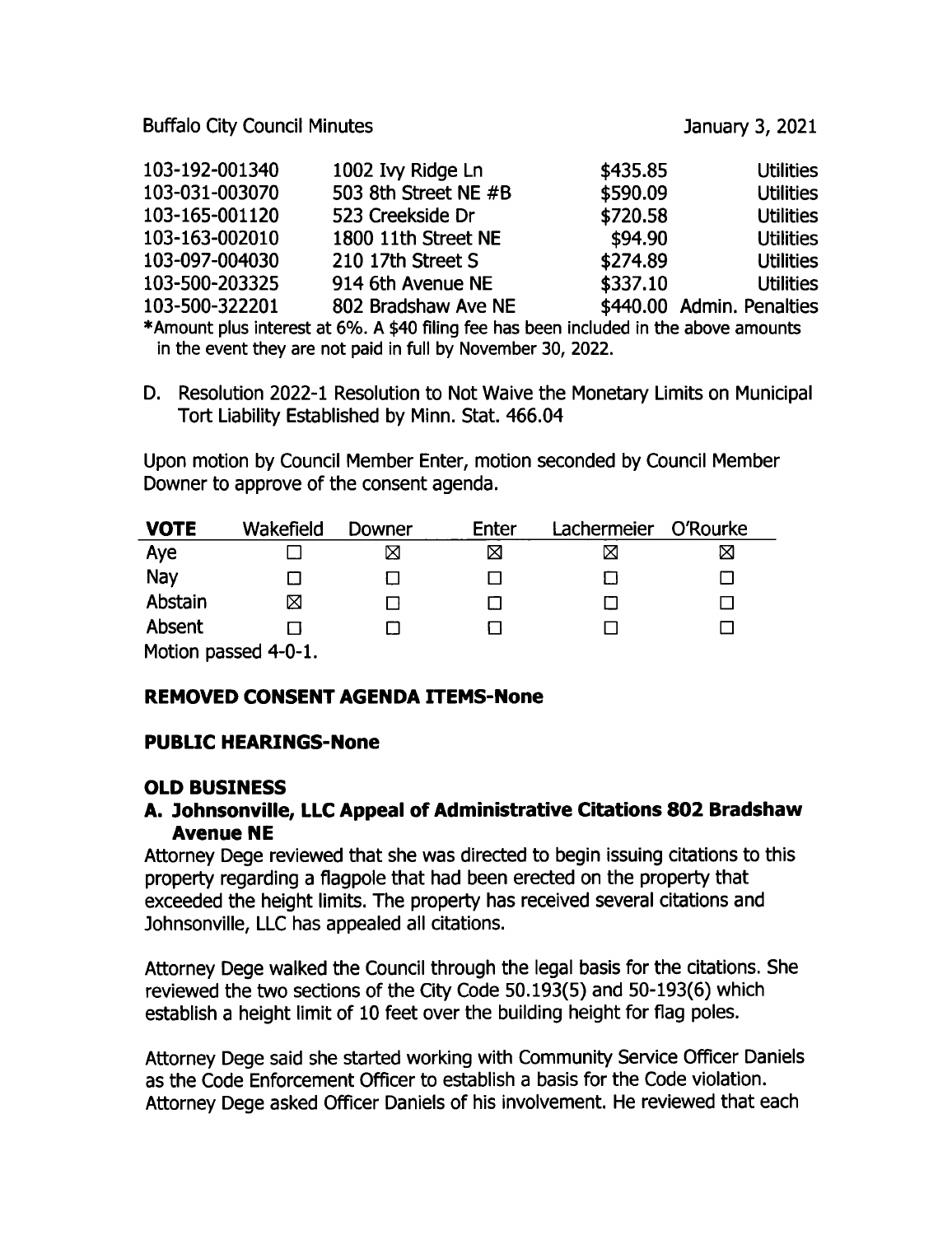day he would take a picture and label each with date and signature of the officer that took the photo. He and the two sergeants would take the photos. Photos began being taken on October 19. Attorney Dege asked Officer Daniels to review the representative photos presented to the Council. He affirmed that the photos accurately showed the flagpole between the dates of October 19 and December 30. She asked if he had reviewed his photos before the meeting and he said he did. Officer Daniels confirmed the pictures and dates for accuracy. She confirmed with Officer Daniels that he had photos from October 19 to December 30 depicting the flagpole on each day.

Attorney Dege noted to the Council that Johnsonville, LLC was issued a citation for each day from October 19 through December 30 for a total of 73 citations.

Attorney Dege called Engineer Kannas to the podium. The city commissioned Kannas to do a height survey for the building and the pole. Kannas explained to the Council that the top elevation for the building on the property is 992.88 feet, and the difference in elevation from the top of the building to the top of the flagpole is 169 feet. Attorney Dege confirmed that the height of the flagpole exceeds the height of the building by 169 feet which exceeds the Code limits.

Attorney Dege asked the Council to uphold the citations in amount of \$200/day for 73 days for a total penalty of \$14,600.00. (corrected amount)

Attorney Aaron Dean, from Moss & Barnett said he had appeared before the Council once before and encouraged the Council at that time to exercise some constraint. He stated that after he sat down his client got up and did not exercise constraint when addressing the Council. He said he raised this issue because his client representatives will be addressing the Council tonight.

Attorney Dean said he would address the Council as related to the law as he feels this is the easiest way for the Council to not issue any discipline and to vacate the citations and not issue any fines. He isn't burdened by some of the background between the City and Johnsonville representatives. He understands that the City took action and amended a portion the Zoning Ordinance because the City knew that building materials had been delivered to the site for a flagpole. There is no dispute that the pole exceeds the principal building by more than 10 feet. Attorney Dean argued that there wasn't sufficient notice of the zoning amendment approved on September 20, 2021 and that the amendment was designed to punish one citizen, Johnsonville, LLC. City representatives and Council knew the materials were already on site, so the Council took a quick action to amend the zoning ordinance.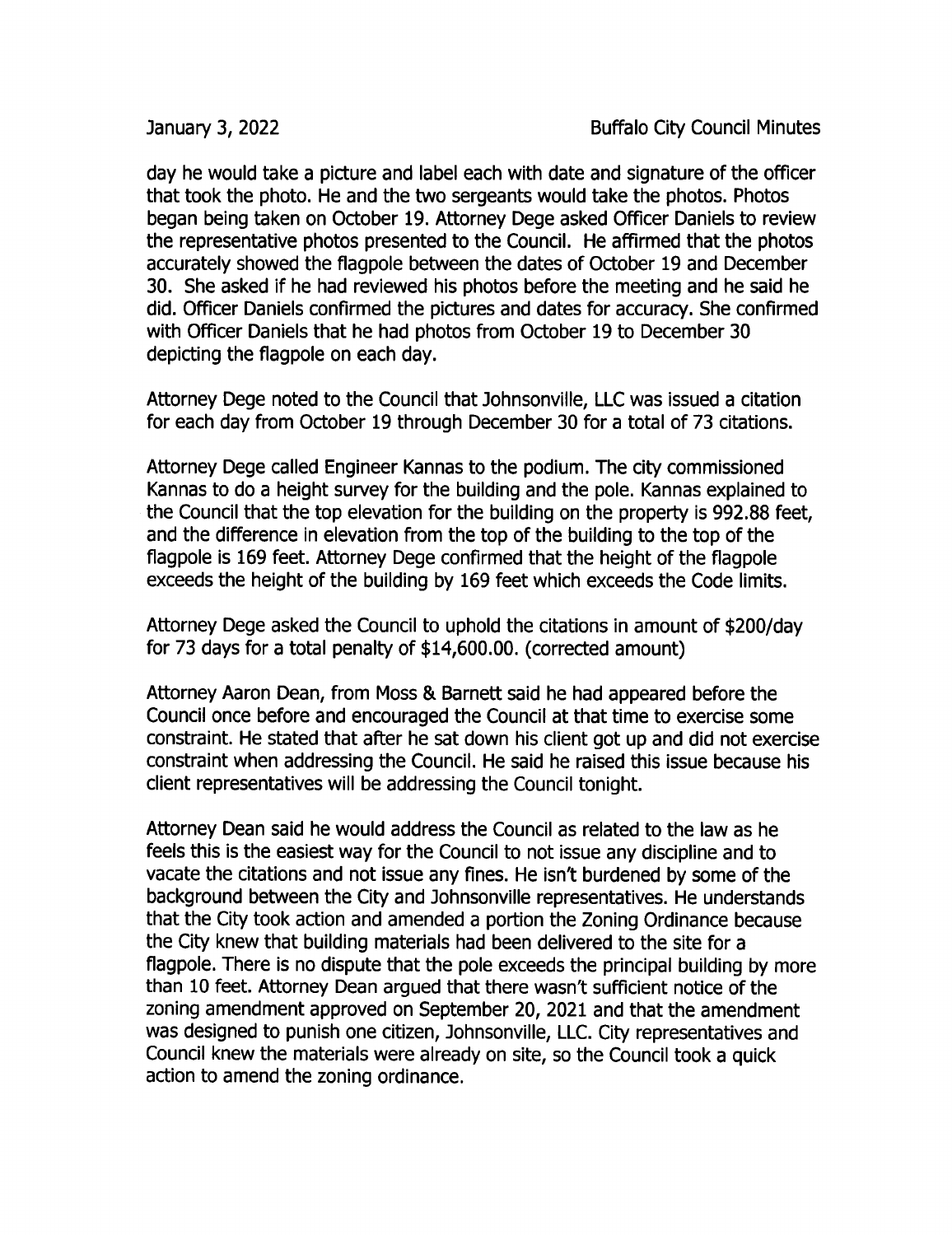Buffalo City Council Minutes **anual Exercise 3, 2021** January 3, 2021

Attorney Dean argued that the ordinance does not apply to flag poles. Section 6 was amended but Section 5 was not. This is a standalone flagpole; it isn't mounted on a roof. This is important because there are some inconsistencies between Section 5 & Section 6. He feels it was an attempt for <sup>a</sup> band aid approach to quickly amend the ordinance without going through the proper notice and holding two meetings on the amendment. He asked how the council could justify amending the Zoning Ordinance on a quick basis just to target one citizen? He stated he knows the Council doesn't like the Trump flag, but the Trump flag hasn't flown on this flagpole, only the American flag has been flown on this.

Council Member Enter stated that Attorney Dean was making an assumption that the Council knew about materials being delivered. Dean said that city representatives did know the materials were delivered, but maybe Council Member Enter didn't.

Attorney Dean mentioned genuine dislike between certain city representatives and Johnsonville, LLC. He said he isn't tainted by any of that. Sometimes elected officials aren't aware of that background between city officials and others. He asked Council to exercise restraint. He offered that the Council could affirm penalties and there would be another lawsuit, Council could take no action while lawyers are talking, or Council could decide not to issue any penalties because of lack of notice to property owner. He hopes the Council takes the last option and doesn't issue any fines. He feels the law is on the property owner's side. He reiterated that he kept his comments to the law and his client will be speaking and he doesn't know what he will say. He asked after receiving client's comments, that Council limits their thoughts to the law and not issue any penalties.

ay Johnson, owner of Johnsonville, LLC addressed the Council. He feels the councilmembers are going against their oath by telling him he can't fly the flag. He talked about the republic no longer being a corporation and that he is flying a title five flag. He feels the Code was not changed legally. He said the City took the bait to change the Code. He brought up past issues with his property. Mayor Lachermeier told him that the topic tonight is about the flagpole citations he is appealing, nothing else.

Johnson again talked about past issues at his property. Mayor Lachermeier reiterated that the topic tonight is Johnsonville, LLC's appeal of 73 citations at \$200 per day. She asked if those with Johnson wanted to talk about the citations.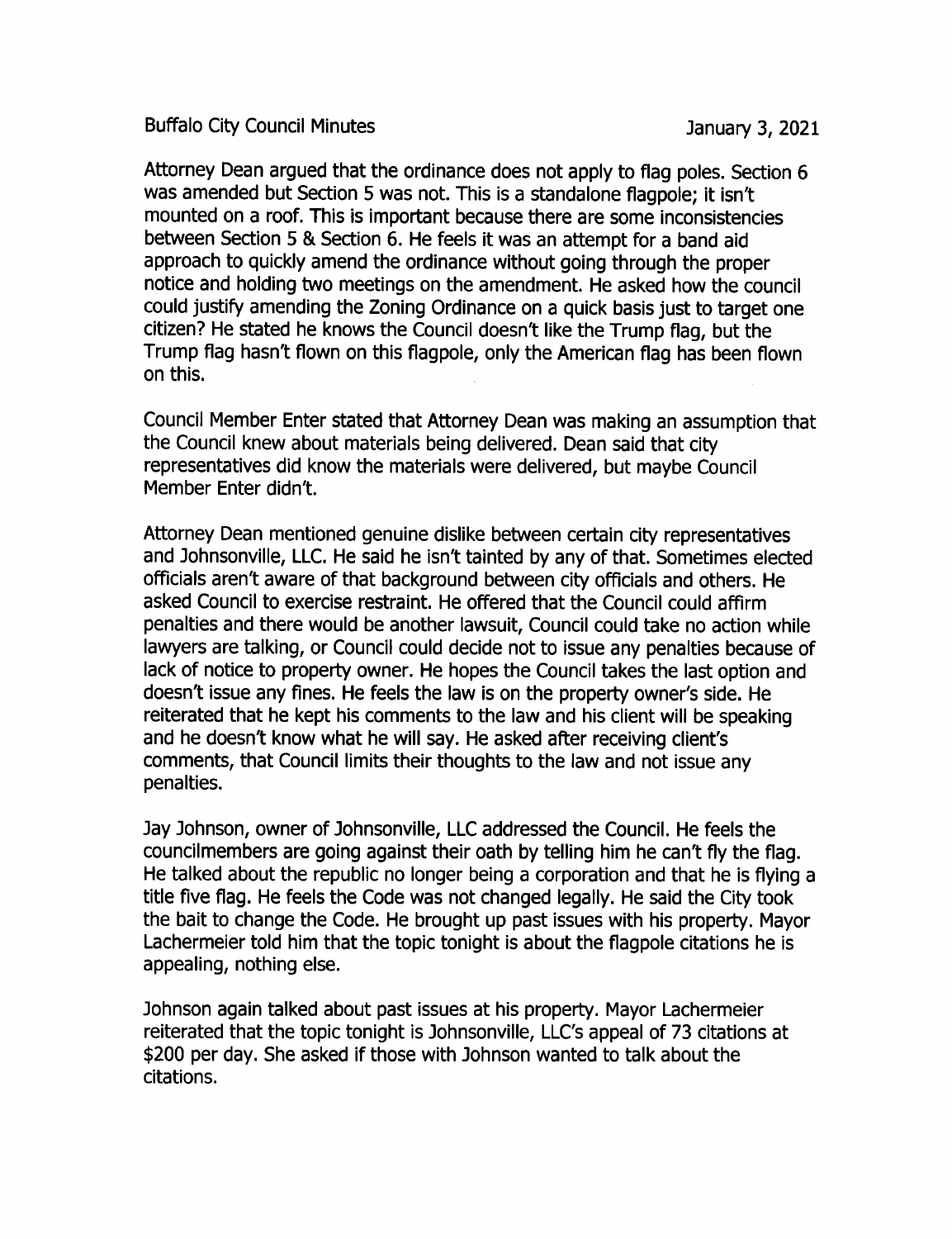Mayor Lachermeier said Johnson was here in September regarding some fines. At that time Johnson stated to the Council that he didn't care about the fines, that he didn't care about the money. She asked him what changes things now. Johnson said nothing. He is here to educate people because the fines mean nothing because we are in the republic now. He said his goal is to replace everyone here because he can't win. He said he is going to build <sup>a</sup> community center on his property.

Mayor Lachermeier said that in September, she asked Johnson to not put the sign or pole back up. He said then that the sign would go back up. Johnson said if there isn't a flag on it, he can't be fined for a flagpole. Mayor said Council was elected to represent the Buffalo community. Johnson again referred to past issues with his property.

Mayor Lachermeier asked why Johnson thought he didn't have to abide by the guidelines like everyone else. Johnson said that's why he was here tonight. He said that they are missing the point that he is here to provoke the fight.

Mayor Lachermeier asked if any of the Council Members had any questions. Council Member O'Rourke said that Johnson stated he didn't care about the fines and that he is here to provoke a fight intentionally. That clears everything up.

Mayor said she wanted to invite Johnson's wife to talk as she had heard she was the one who didn't want the flagpole up. Mayor said she didn't know if that was true so wanted to ask her publicly. Mrs. Johnson was present but declined to speak. Johnson said that his wife doesn't want it up and doesn't want to battle <sup>a</sup> fight. Johnson said that the city is attacking him. He then referred to past issues with his property.

Upon motion by Council Member 0'Rourke, motion seconded by Council Member Enter to uphold the fines for the Johnsonville flagpole and deny the appeal.

| <b>VOTE</b>        | Wakefield | Downer | Enter | Lachermeier | O'Rourke |
|--------------------|-----------|--------|-------|-------------|----------|
| Aye                | ⊠         | ⊠      | ⊠     | ⊠           | ⊠        |
| Nay                |           |        |       |             |          |
| Abstain            |           |        |       |             |          |
| Absent             |           |        |       |             |          |
| Motion passed 5-0. |           |        |       |             |          |

B. Heritage Preservation Advisory Board

Community and Economic Development Director David Kelly said he is seeking direction from the Council on the Heritage Preservation Advisory Board. He said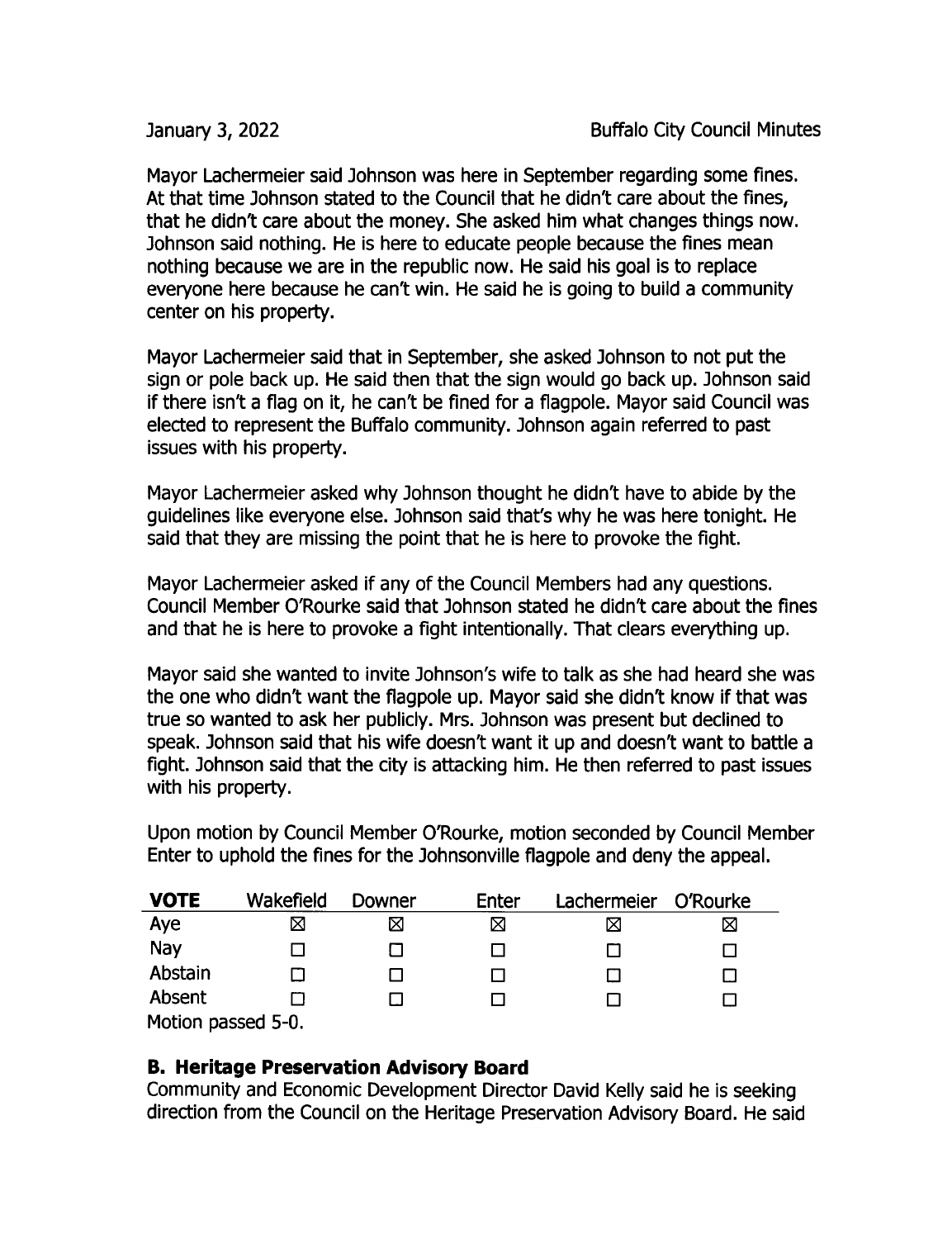Buffalo City Council Minutes **Internal Accord City Council Minutes** January 3, 2021

there is interest in the Board and over the years there has been variations of what the Board is. Currently, there are some residents that are passionate about bringing this Board to fruition. He said that the previous person in his position was directed to speak with MN Historical Society representative to find out what the role of this Board would be.

Mayor said she wants to be clear that years ago a study was done to see if we had any historical buildings to preserve.

There was discussion on the affects this Board could have on both historical preservation as well as growth.

Mayor Lachermeier said she wants to hear from the MN State Historical Society for perimeters. She would like to take those answers and balance that with what we want to do with the downtown. Mayor wonders how it can be incorporated into the comprehensive plan.

Mayor asked Community and Economic Development Director Kelly to bring back bylaws of other cities for review. Kelly asked the Council if they would like a workshop with the MN Historical Society representative? Council consensus was that a workshop would be good.

Holly McKinney asked if she could address the Council. She shared her background with heritage boards through her work in Alaska. She feels that the benefits of an advisory board are another consulting authority, showing that we care about our historic preservation, and it wouldn't be a detriment to the City.

### NEW BUSINESS

#### A. Mayor and Council Appointments

Mayor reviewed the list of appointments for 2022.

| <b>Position</b>      | <b>2021 Council Rep</b> | <b>2022 Council Rep</b> |
|----------------------|-------------------------|-------------------------|
| Liquor               | <b>Scott Enter</b>      | <b>Scott Enter</b>      |
| <b>Public Safety</b> | Teri Lachermeier        | Teri Lachermeier        |
| <b>Public Works</b>  | <b>Eric Anderson</b>    | Jameson Wakefield       |
| <b>Utilities</b>     | <b>Steve Downer</b>     | <b>Steve Downer</b>     |
| Finance              | Teri Lachermeier        | <b>Teri Lachermeier</b> |

# 2022 MAYOR AND COUNCIL APPOINTMENTS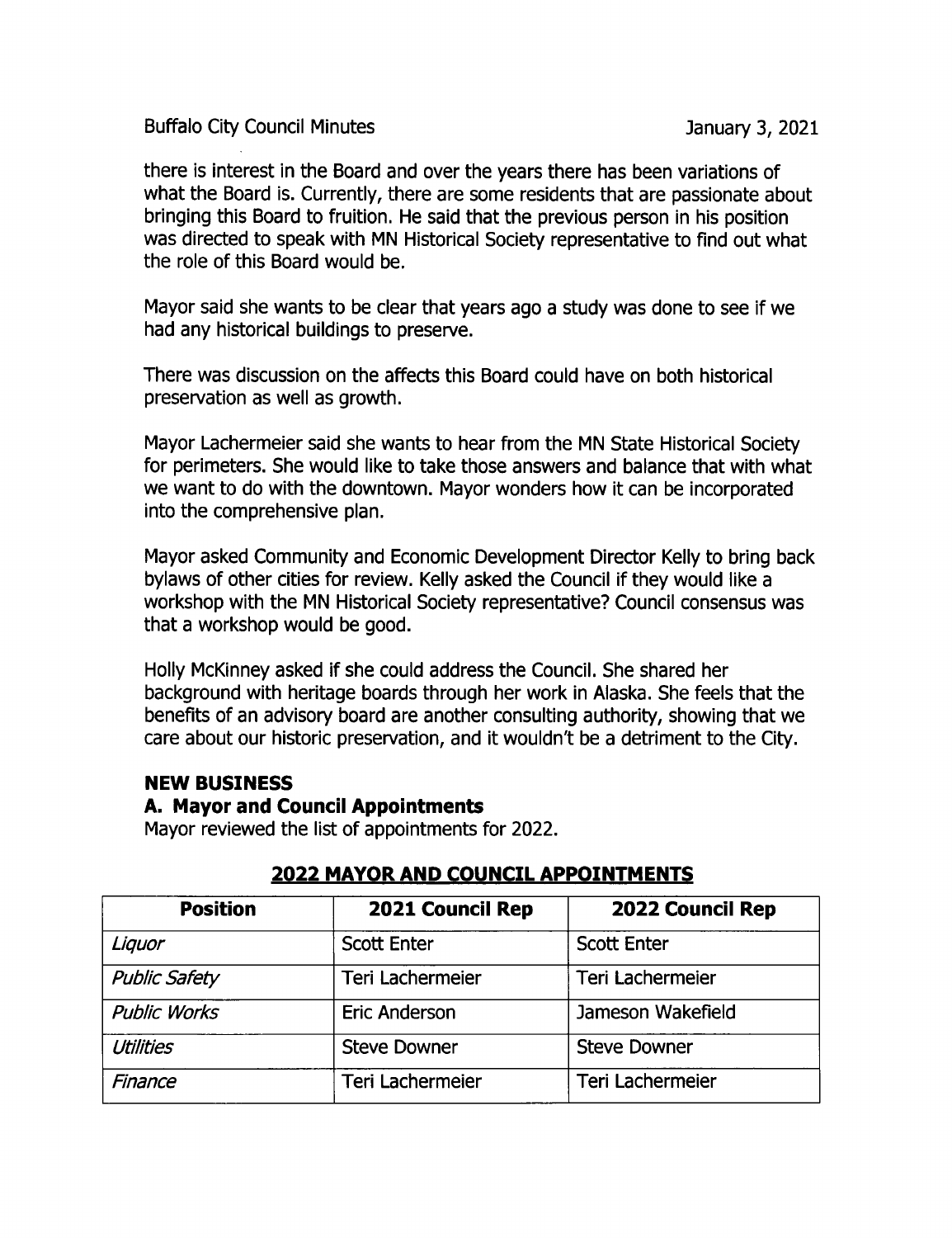January 3, 2022 **Buffalo City Council Minutes** 

| Finance                    | <b>Steve Downer</b>          | <b>Steve Downer</b>                |
|----------------------------|------------------------------|------------------------------------|
| <b>Planning Commission</b> | <b>Nick O'Rourke</b>         | Jameson Wakefield                  |
| <b>Parks</b>               | <b>Eric Anderson</b>         | Jameson Wakefield                  |
| Airport                    | <b>Scott Enter</b>           | <b>Scott Enter</b>                 |
| Library                    | <b>Steve Downer</b>          | <b>Steve Downer</b>                |
| <b>Community Center</b>    | <b>Eric Anderson</b>         | <b>Nick O'Rourke</b>               |
| <b>Safe Schools</b>        | <b>Nick O'Rourke</b>         | Nick O'Rourke                      |
| <b>United for Youth</b>    | Nick O'Rourke                | <b>Nick O'Rourke</b>               |
| <b>Golf Course</b>         | <b>Scott Enter</b>           | Vacant                             |
| <b>Acting Mayor</b>        | <b>Scott Enter</b>           | <b>Scott Enter</b>                 |
|                            |                              |                                    |
|                            |                              |                                    |
| <b>Staff Positions</b>     | <b>2021 Council Appts</b>    | 2022 Council Appts                 |
| City Administrator         | Laureen Bodin                | Laureen Bodin                      |
| <b>Treasurer</b>           | Laureen Bodin                | Laureen Bodin                      |
| City Clerk                 | Susan Johnson                | Susan Johnson                      |
| <b>City Attorney</b>       | <b>Susan Dege</b>            | Susan Dege                         |
| Civil Defense Director     | <b>John Harnois</b>          | <b>John Harnois</b>                |
| <b>Fire Chief</b>          | John Harnois                 | <b>John Harnois</b>                |
| Asst. Weed Inspector       | <b>Carey Kotilinek</b>       | <b>Carey Kotilinek</b>             |
| <b>Official Newspaper</b>  | <b>Wright County Journal</b> | <b>Wright County Journal Press</b> |
|                            | Press                        |                                    |

Upon motion by Council Member Enter, motion seconded by Council Member Downer to approve of the Mayor and Council appointments as stated.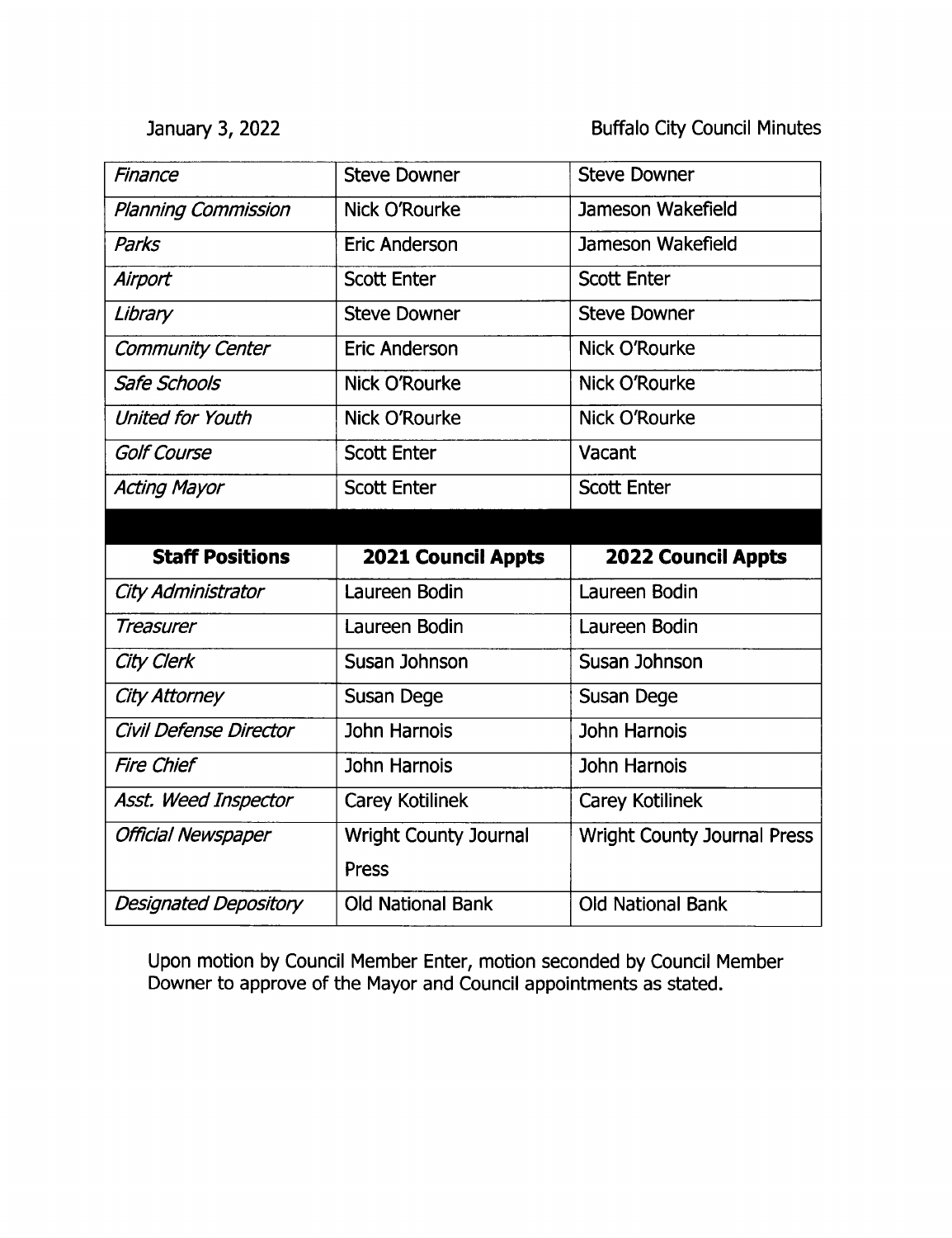| <b>VOTE</b>        | Wakefield | Downer | Enter | Lachermeier | O'Rourke |
|--------------------|-----------|--------|-------|-------------|----------|
| Aye                | Χ         | ⊠      | ⊠     | ⋈           | ⋈        |
| Nay                |           |        |       |             |          |
| Abstain            |           |        |       |             |          |
| Absent             |           |        |       |             |          |
| Motion passed 5-0. |           |        |       |             |          |

## B. Emergency Temporary Standard on Vaccination and Testing

Human Resources Manager Pahl reviewed that MN OSHA and OSHA states we need a policy in place by Monday, January 10 with a good faith effort to implement the policy by February 9. The Supreme Court will hear an appeal on this on Thursday. If the mandate is overturned, the City will pull our policy as well. The mandate gives opportunity for weekly testing for unvaccinated employees.

Human Resources Manager Pahl reviewed the options for testing both inhouse and outsourcing and costs. She said ARPA funds are available, and this is an eligible expense for those funds. She also reviewed the risks of loss of funding if a policy was not put into place.

Mayor asked if everyone would be tested? Administrator Bodin said just unvaccinated would be tested.

Human Resources Manager Pahl said the standard is for just non- vaccinated employees to wear masks, but the City's policy would have both vaccinated and unvaccinated wearing masks to not single anyone out as well as to protect the health of everyone.

Mayor asked for timeline on a decision. Human Resources Manager Pahl said the League of Minnesota Cities is recommending that cities have the policy in place and if the Supreme Court upholds the appeal, then policies would be pulled.

Council Member powner is concerned about losing employees because of their stance on the vaccination. He would like to wait on the Supreme Court's decision on Thursday. He asked of the public health risk if we can't operate our water or wastewater system because we lose employees. He feels there is more to be considered.

Council Member 0'Rourke asked about loss of productivity for employees waiting to test.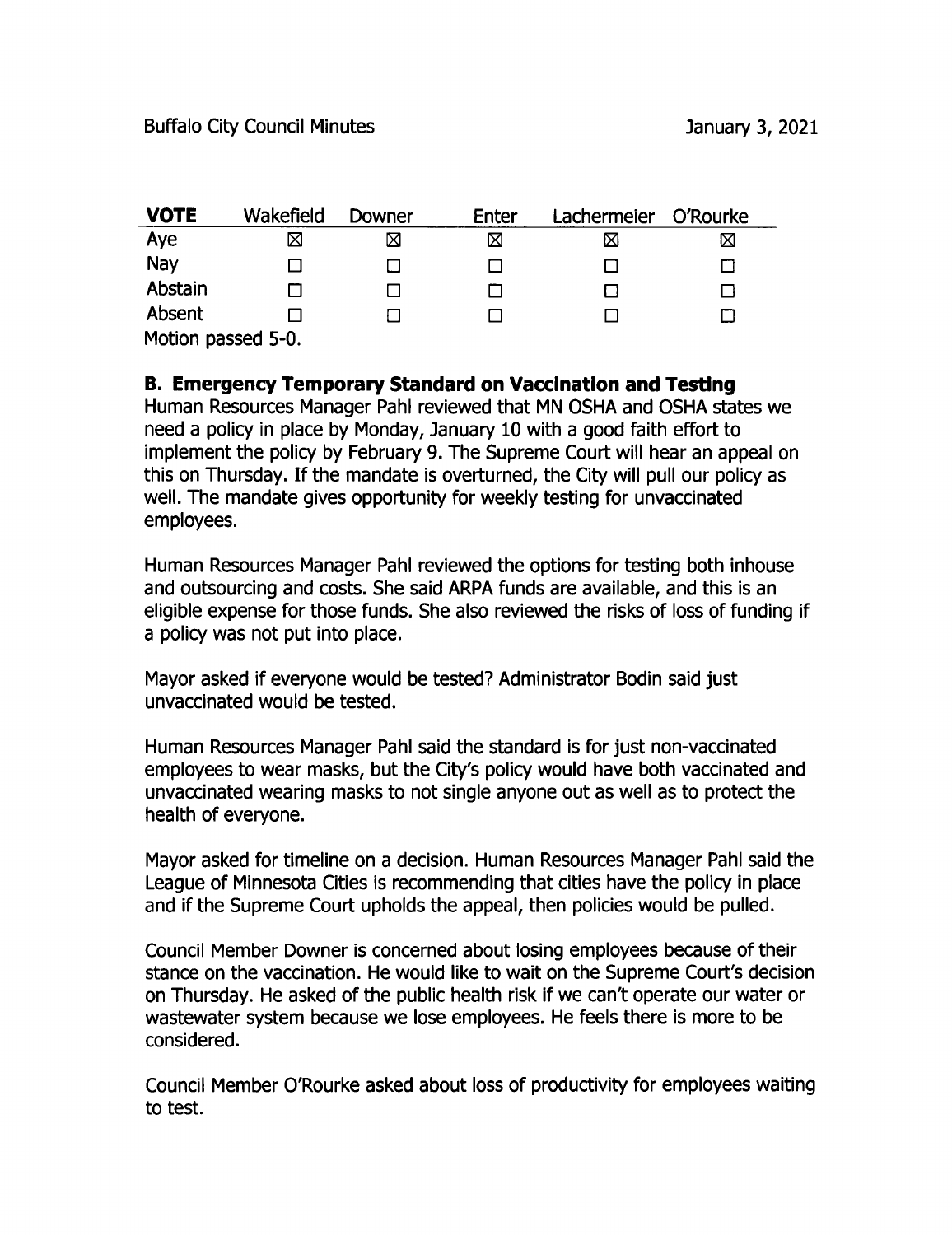Mayor Lachermeier doesn't want to mandate but won't do it on taxpayers' backs. She said whatever is decided needs to work for everyone. She wants to wait until what the Supreme Court decides. She said tabling this is an option. If the Supreme Court upholds this, the Council needs to be ready to decide at the next meeting.

Wakefield questioned the January 10 date. Human Resources Manager Pahl said that OSHA can fine us if we don't have <sup>a</sup> plan on this date.

Council Member Enter feels that there is good faith effort shown by the Council in tabling it tonight pending the Supreme Court's decision. He struggles with this decision.

Mayor Lachermeier agreed with the good faith comment Council Member Enter made. She agrees with Council Member Downer that we can't function without employees, and they may have their own reasons on vaccination. There is also a responsibility to protect our citizens.

Upon motion by Council Member Enter, motion seconded by Council Member Downer to table this matter to the January 18 meeting.

Council Member powner commented that he would like to see us work with people rather than use this as a lever to drum out good employees. Good employees are hard to get, and it takes time and money to train, obtain licenses and certifications. He doesn't want to lose people. Human Resources Manager Pahl said that the COVID team has worked with staff and how they feel about it. She said it isn't the intent to lose employees.

Test availability as well as costs were discussed.

Council Member 0'Rourke asked if staff is aware of the policy? Human Resources Manager said they are not, but they are aware of the possibility of weekly testing. The COVID team has discussed it with some department heads, and they are hearing that staff will be OK with the testing.